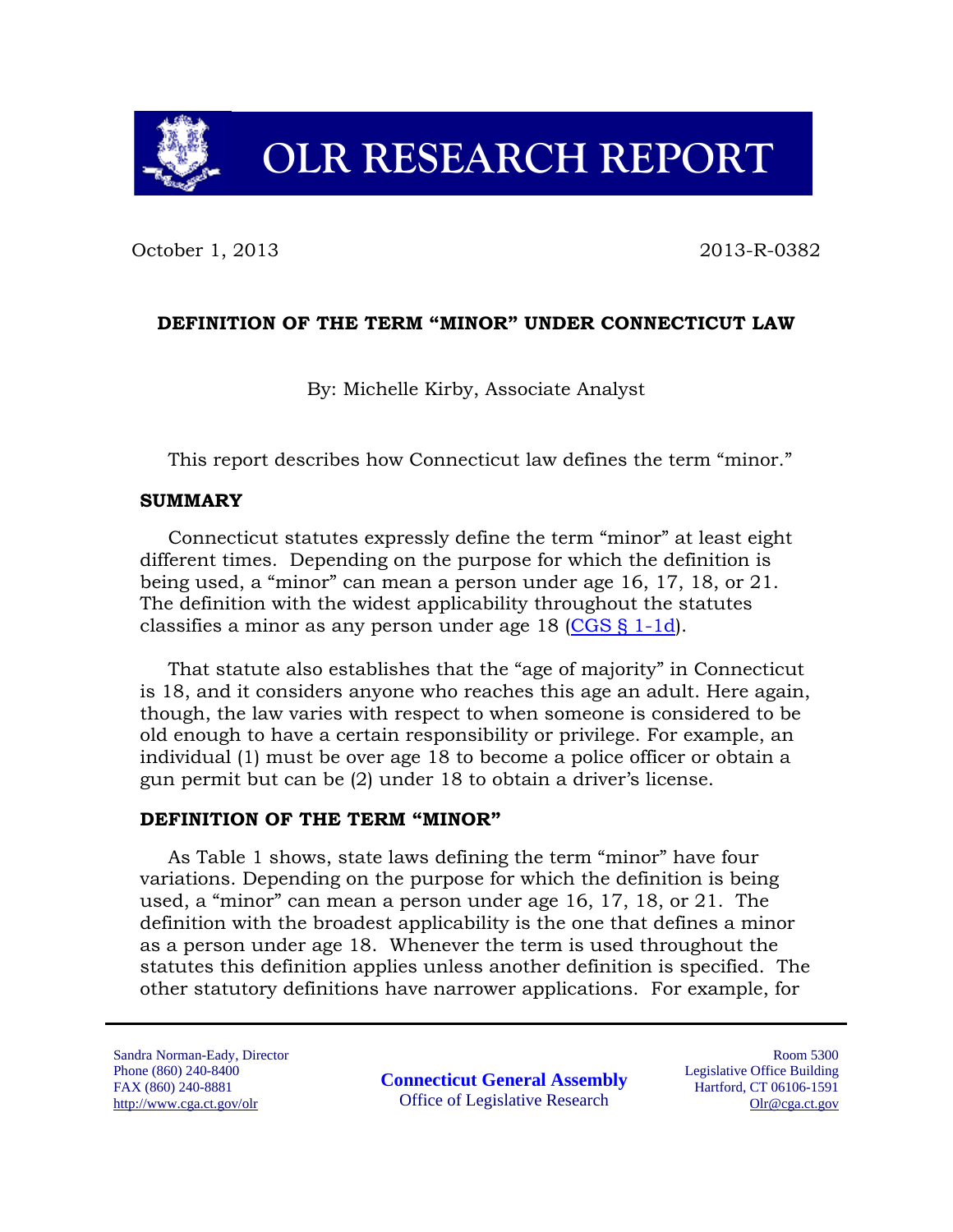the purpose of (1) responsible gun storage, a minor is anyone under age 16 and (2) the sale and purchase of alcohol, a minor is anyone under age 21. Table 1 summarizes the various definitions of the term "minor" in state law that we found.

| Applicability                                                            | <b>Definition</b>                            |
|--------------------------------------------------------------------------|----------------------------------------------|
| Throughout the statutes unless another definition applies (CGS § 1-1d)   | A person under age 18                        |
| Specific pregnancy information and counseling required before            | A person under age 16                        |
| performance of an abortion                                               |                                              |
| $(CGS \S 19a-600(2))$                                                    |                                              |
| Liquor Control Act provisions unless another definition is specified     | Any person under age 21                      |
| $(CGS \S 30-1(12))$                                                      |                                              |
| Department of Consumer Protection's refusal of permits to sell alcoholic | A person who is a minor, as defined in (1)   |
| liquor                                                                   | CGS § 1-1d or (2) CGS § 30-1 (i.e., a person |
| $(CGS \S 30-45)$                                                         | under age 21), whichever age is older        |
| Guardianship of a person                                                 | A person under age 18                        |
| $(CGS \S 45a-604(4))$ [1]                                                |                                              |
| Strict liability for failure to securely store a loaded firearm          | Any person under age 16                      |
| $(CGS § 52-571q)$                                                        |                                              |
| Crime of obscenity as to minors                                          | Any person under age 17                      |
| (CGS §§ 53a-193(2)(A) & 53a-196)                                         |                                              |
| Crimes of employing or promoting a minor in an obscene performance       | Any person under age 16                      |
| (CGS §§ 53a-193(2)(A), 53a-196a, & 53a-196b                              |                                              |

#### **TABLE 1: DEFINITION OF "MINOR"**

[1] This definition also includes the term "minor child"

## **AGE OF MAJORITY**

Another phrase used to describe someone who has reached an age at which certain adult-like privileges and duties accrue is the "age of majority." Connecticut law establishes this as age 18 and provides that any person who reaches this age "shall be an adult for all purposes whatsoever and have the same legal capacity, rights, powers, privileges, duties, liabilities and responsibilities as persons heretofore had at age 21 years of age" [\(CGS § 1-1d\)](http://cga.ct.gov/current/pub/chap_001.htm#sec_1-1d).

While [CGS § 1-1d](http://cga.ct.gov/current/pub/chap_001.htm#sec_1-1d) creates the general rule, we found several statutes and one regulation that use different ages. Table 2 summarizes these.